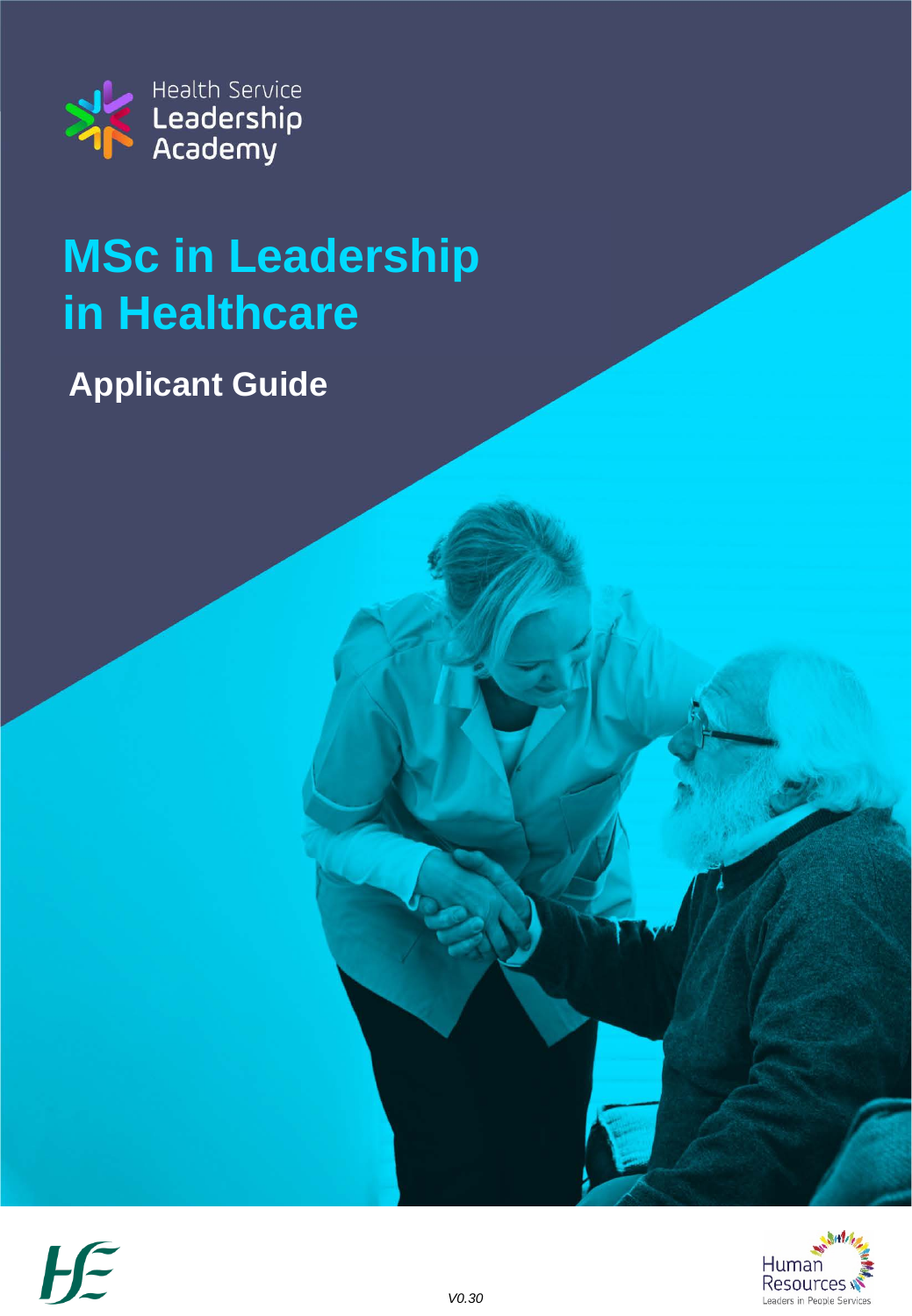

### Introduction

Health Service<br>Leadership Academy

This Applicant Guide provides MSc in Leadership in Healthcare\* applicants with the information they need to complete the application process and includes the following information:

| <b>Section</b>                             | Page |
|--------------------------------------------|------|
| <b>Virtual Programme Delivery</b>          | 3    |
| <b>Applicant Suitability</b>               | 3    |
| <b>Applicant Eligibility</b>               | 4    |
| <b>Application Process</b>                 | 5    |
| Programme Overview                         | 6    |
| <b>Learning Methods</b>                    | 8    |
| Programme Structure                        | 9    |
| Programme Modules and Assignments          | 10   |
| <b>Practical Arrangements</b>              | 14   |
| <b>Contact Details for Further Support</b> | 14   |

*\*Subject to Validation*

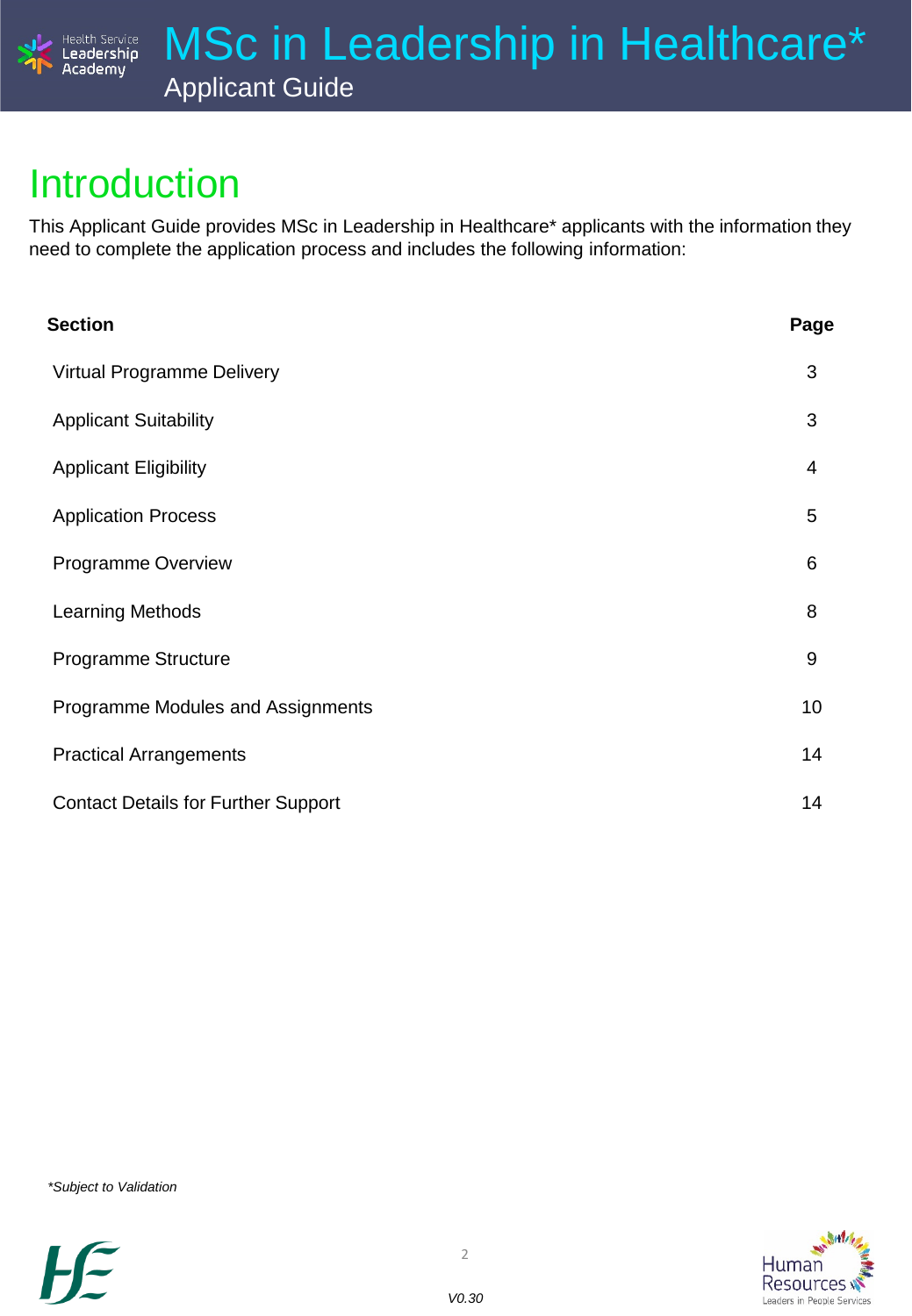

### Virtual Programme Delivery

The MSc in Leadership in Healthcare is currently being delivered as a virtual programme. Residentials and any other face to face components referred to in this applicant guide will happen virtually until further notice. Should it be decided that any elements will take place face to face we will advise participants accordingly.

### Applicant Suitability

The MSc in Leadership in Healthcare is for those who are looking for development and stimulation to rapidly improve their service and enhance their leadership capability. It is aimed at those who:

• Lead teams or complex projects

Academy

- Lead services or systems of care
- Aspire to be responsible for a broader role and contribute to the wider organisation
- Would like development support to improve their leadership practices
- Are excited by the opportunity to apply new skills, learning and behaviours directly to real-time work related improvements
- Are willing to commit to at least 15 hours learning a week over the course of a 24 month period
- Are willing to commit to full attendance at all aspects of the programme

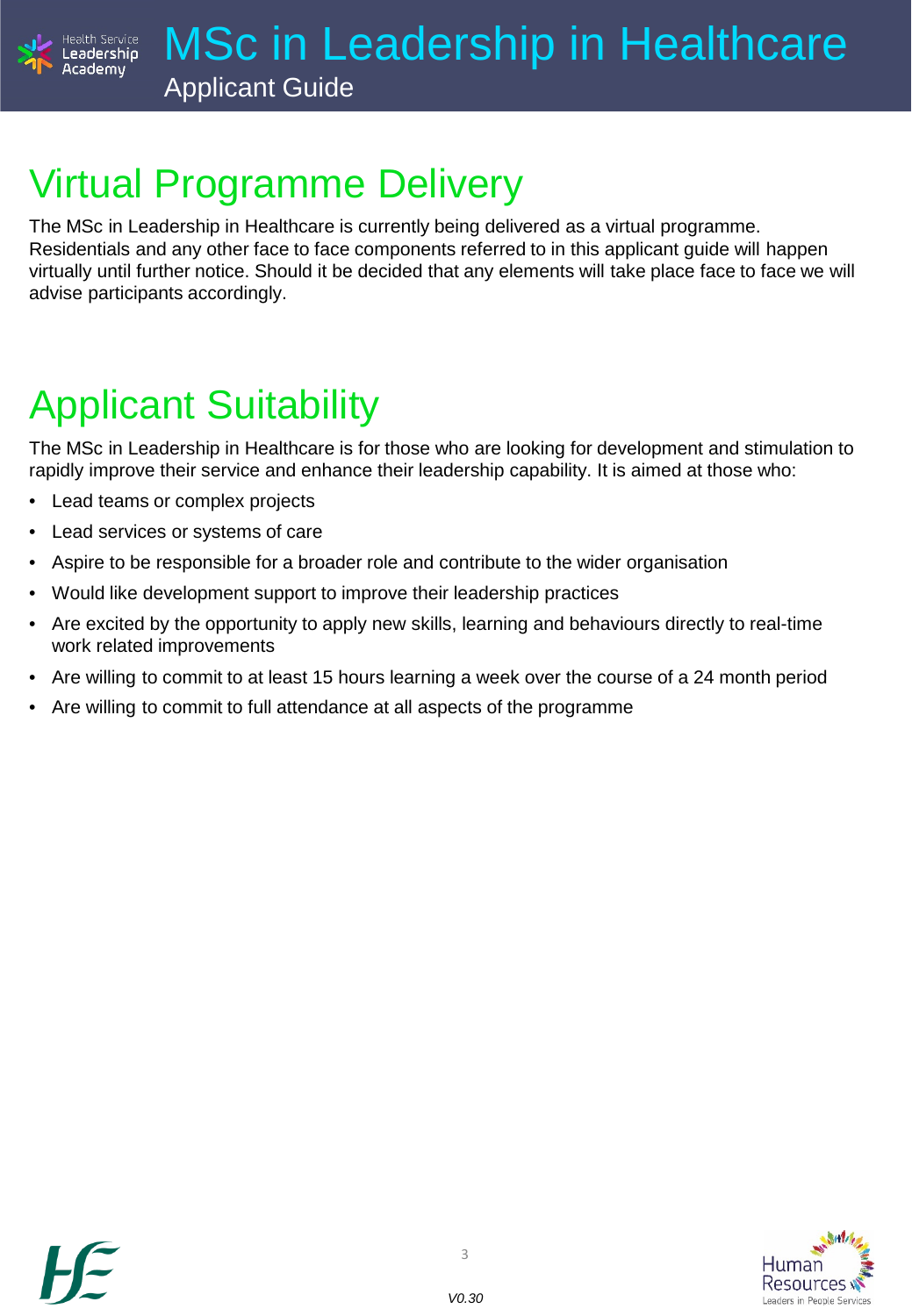Applicant Guide

### Applicant Eligibility

Health Service Leadership Academv

To be eligible to apply for the MSc in Leadership in Healthcare you must hold a minimum of:

- 2.2 undergraduate degree or above, or
- An equivalent professional qualification, or
- Relevant experience leading teams or services

In addition to the academic eligibility criteria above *and the suitability criteria* on the previous page, you must also:

- Be an employee of the HSE, TUSLA, a Section 39 hospice, or a body which provides service on behalf of the HSE under Section 38 of the Health Act 2004
- Satisfactorily complete the application process

Selection criteria will include:

- Applicant's personal statement
- Applicant's experience leading teams or complex projects or leading services or systems of care
- The Senior Line Manager Supporting Statement
- Applicant's previous leadership/management development programmes undertaken
- Creation of the best possible mix of participants from eligible applicants

In order to maximise the learning within each cohort undertaking the MSc in Leadership in Healthcare the Health Service Leadership Academy will seek to create the best possible mix of participants from eligible applicants. This will include having a mix of clinical and non-clinical participants, a mix of disciplines and professions and a mix of locations and types of health service organisations. In striving to achieve a strong mix for each cohort, this may result in some eligible participants not being offered a place on the next cohort.

In these circumstances and in the event of oversubscription, a waiting list will be established for eligible participants to whom places may be offered on a subsequent cohort.

You may be contacted by the Programme Director or a member of the Health Service Leadership Academy Team if clarification is required on any aspect of your application.

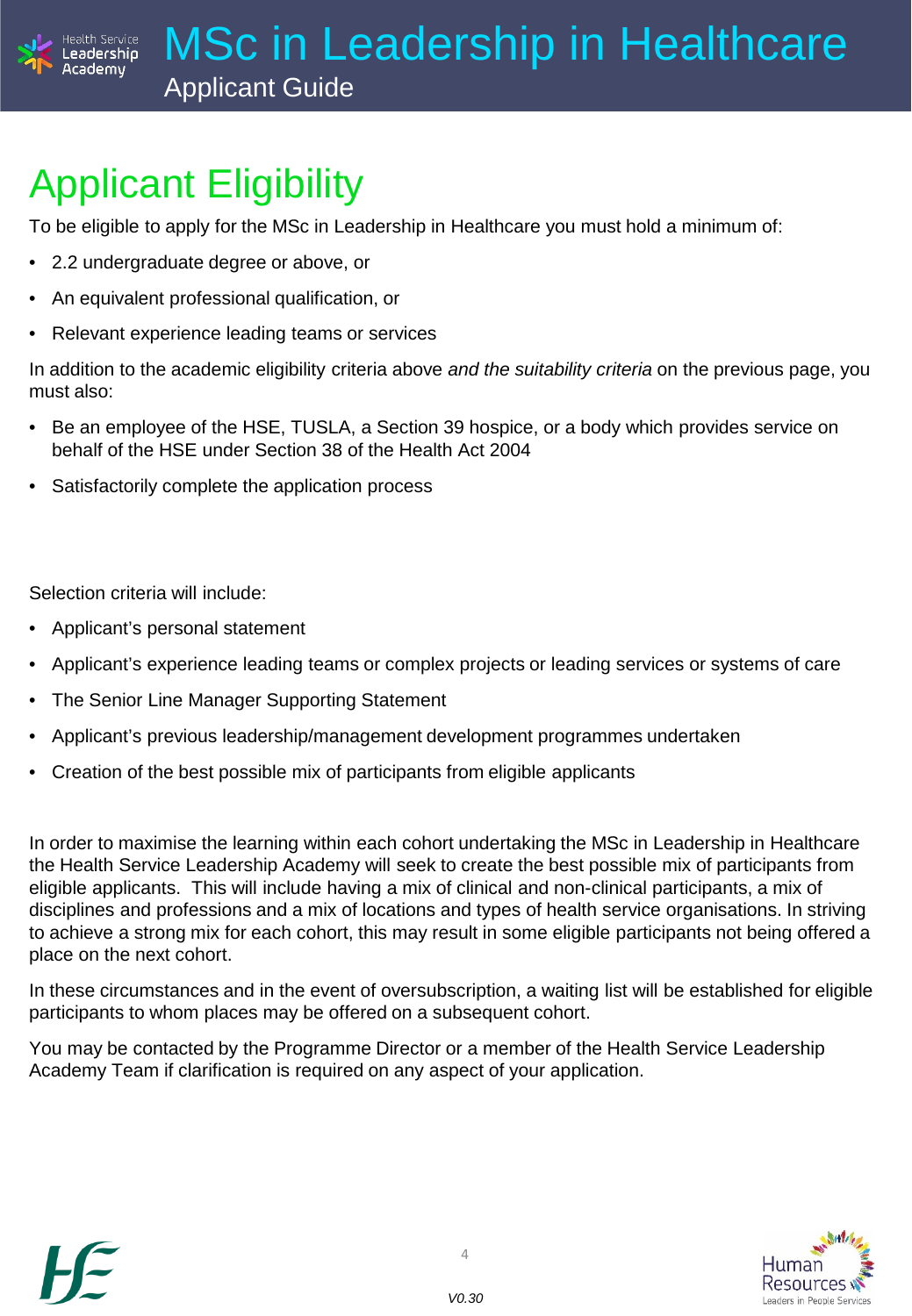## Application Process

Health Service<br>**Leadership** Academy

In order for you to be considered for the programme, there are a number of steps that must be completed:



**Resources** Leaders in People Services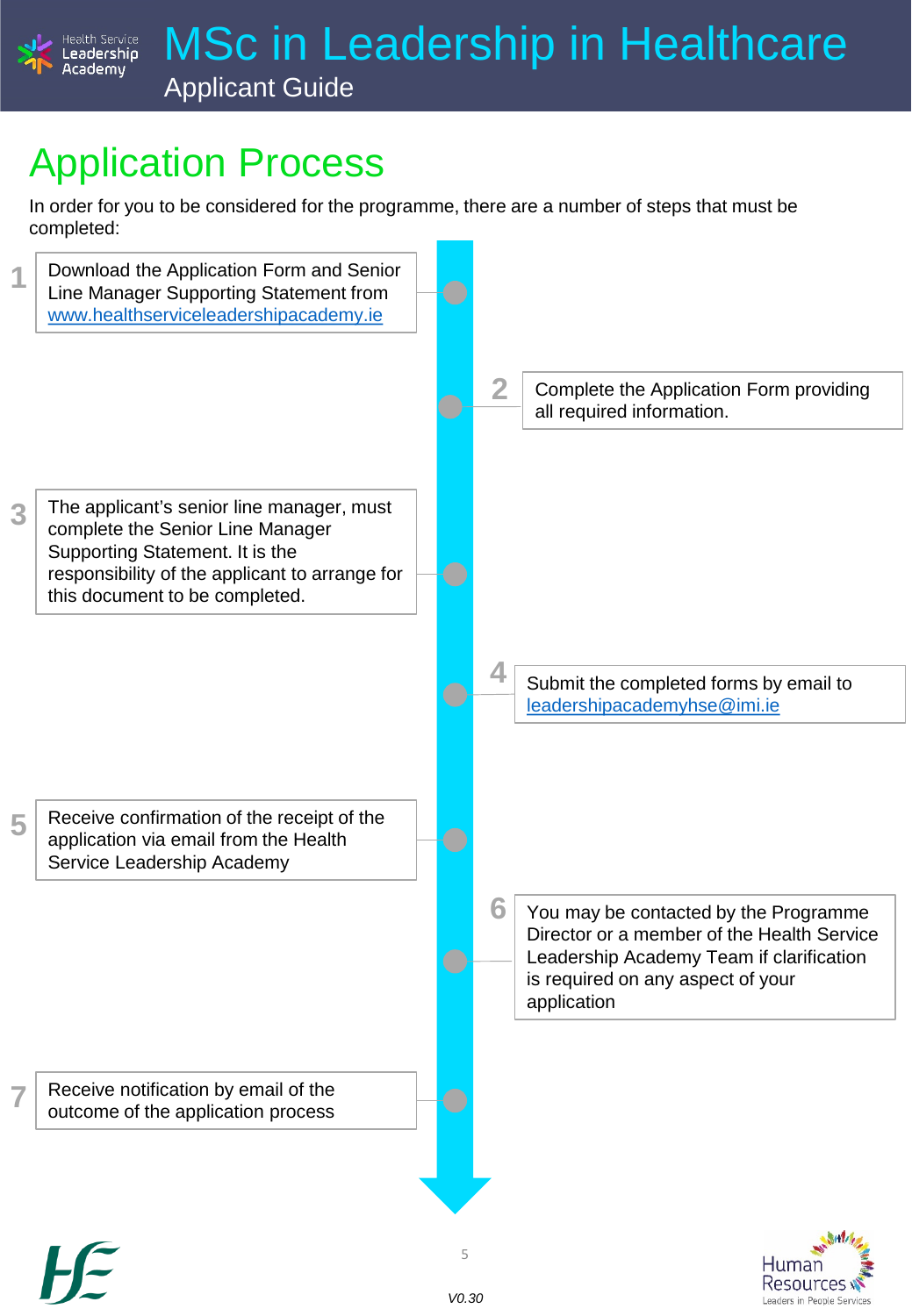

Applicant Guide

### Programme Overview

| <b>Programme Title</b>                   | MSc in Leadership in Healthcare*                                                                              |
|------------------------------------------|---------------------------------------------------------------------------------------------------------------|
| <b>Qualification</b>                     | MSc in Leadership in Healthcare*<br>(awarded by University College Cork)                                      |
| <b>Length of Programme</b>               | 24 months, part-time                                                                                          |
| <b>Time Commitment</b>                   | At least 15 hours per week                                                                                    |
| <b>Faculty</b>                           | Delivered by the IMI                                                                                          |
| <b>Modes of Learning</b>                 | Work based application (50%), Online learning (35%), learning set<br>meetings and residential workshops (15%) |
| <b>Attendance</b><br><b>Requirements</b> | 4 residential sessions totalling a minimum of 12 days over the<br>programme                                   |
|                                          | A minimum of 11 action learning set days over the programme                                                   |
| <b>Attendance</b>                        | 100% attendance at all elements is required                                                                   |

*\*Subject to Validation*

The MSc in Leadership in Healthcare is designed to meet healthcare challenges now and into the future and will enable you to bring about change and real improvement providing opportunities to put your new skills into action where you work. The focus of the programme is firmly on patient experiences and outcomes, so whether you work on the frontline or you indirectly focus on patient care, the patients and service users your organisation cares for will benefit as a result of your learning. The programme involves work-based evidence to be provided, meaning you can start making a difference to patients and services immediately rather than having to wait until after you graduate.

The programme supports you in your role and future career by:

- Providing you with intensive personal leadership development
- Improving your personal impact and helping you drive progress with your team and organisation to build a culture of patient-focused care
- Enabling you to make a real difference to patients, staff and services
- Helping you to take up your leadership role and lead others more effectively
- Helping you develop quickly by immersing you in innovative and intensive leadership development
- Helping you make an immediate and tangible difference to your workplace by applying your learning to develop practical innovations for immediate use
- Helping you build a powerful national support network within the healthcare system who are all driving to achieve real change for patients





6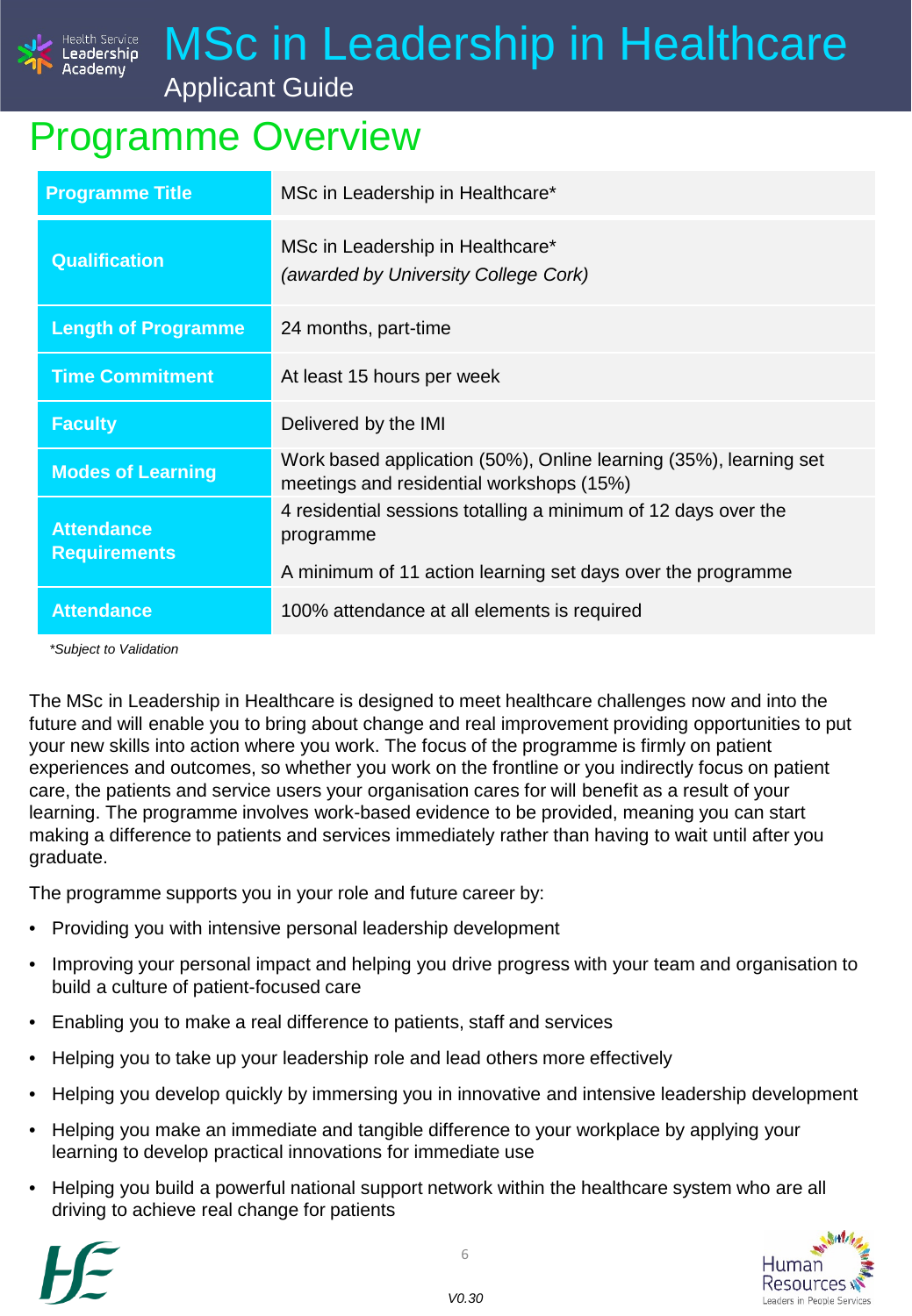

### Programme Overview Continued

During the programme you'll be immersed in innovative and intensive leadership development; whilst also providing you with theoretical knowledge and practical understanding needed to deliver inspiring leadership.

Like most leadership development programmes, we'll ask you to examine what has shaped you as a leader and to look at the impact your leadership has on others. Please consider your views on this and your willingness and capacity to work in this way at this time before applying for the programme.

The key features of the programme are that it:

- Builds your capability with the latest thinking and learning from world-class healthcare experts, preparing you for the demands of senior leadership in the healthcare system today and for the future
- Applies cutting-edge learning methods blending a flexible state-of-the-art Virtual Campus with faceto-face development
- Is fully supported every step of the way by your tutor, your action learning set and online, through the user-friendly Virtual Campus
- Gives you access to experts in healthcare and other industries helping you understand best practice from both inside and outside the Irish health service
- Award of an MSc in Leadership in Healthcare upon successful completion

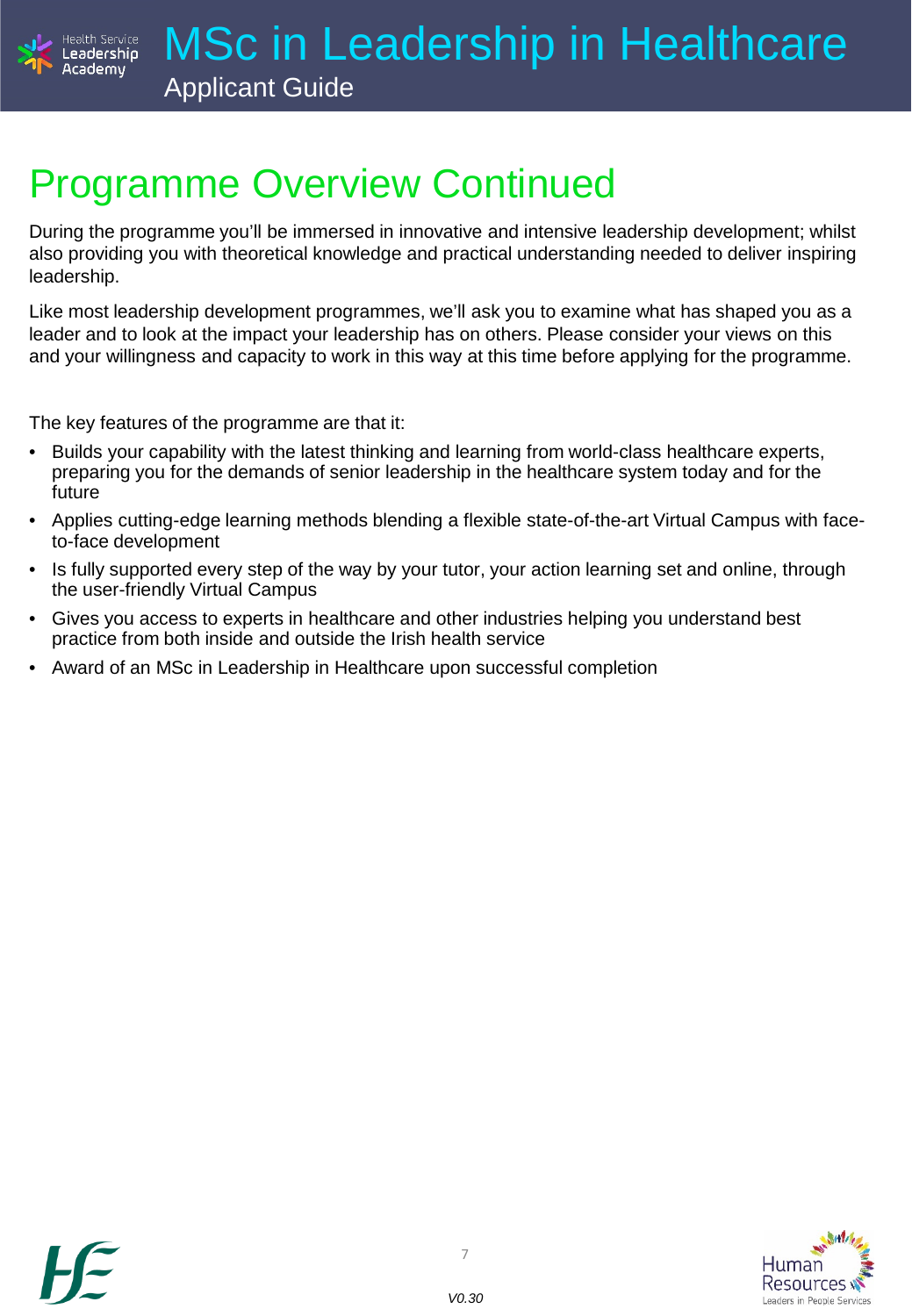

### Learning Methods

The learning methods are a cutting-edge blend to keep you inspired and motivated via a flexible stateof-the-art Virtual Campus, residential workshops, face-to-face development and online tutor support.

The programme is delivered using the following core learning methods:

- 50% work based application (where set activities on the online Virtual Campus are put into practice at work)
- 35% online learning (academic content, assignments and discussion groups)
- 15% face-to-face residential behavioural development workshops and action learning sets

#### **Work Based Learning**

Academv

• Work Based Learning (WBL) is an important part of how the learning methods are applied in practice. WBL takes as its focus the work you are already doing and uses this as the basis for your learning. Much of your online learning will relate to your work place. It focuses your attention on what is practical and works, and helps to lighten the study workload, as some of the learning is within your day-to-day job.

#### **Face-to-face learning – Action Learning Set Meetings**

• Your Action Learning Set Meetings provides you with a forum to explore the links between individual, group and organisational dynamics, in order to equip you with the practical skills to craft your leadership role, style and skills. Your Action Learning Set meets a minimum of eleven times during the programme for full day working sessions.

#### **Face-to-face learning – Residential Experiential Workshops**

• There are four residential workshops during the course of the programme; the dates of which can be found on our website. The focus of these workshops will be on your personal and behavioural development in context. They take full advantage of face-to-face group work, experiential and simulation learning activities as opposed to any academic theory or knowledge learning.

#### **Online learning through the Virtual Campus**

- The Health Service Leadership Academy Virtual Campus has been designed to feel like an inviting space; delivering what you need in an interactive learning environment. It can be accessed at any time and on any device, at a time and place which suits you
- The Virtual Campus is where you can find all the resources you will need for your studies. It provides a range of different learning formats such as e-learning nuggets, simulation events, webinars, videos, psychometric assessments, surveys, electronic journals, books, tutorial and discussion boards, learning journals and more.

#### **Individual and Group Tutorials**

• You will have individual and group tutorials over the duration of this programme. These will take place during specified weeks, but the day and time of tutorials (including evenings and weekends) will be mutually agreed with groups/individuals. Tutorials will take place either online or by telephone.





8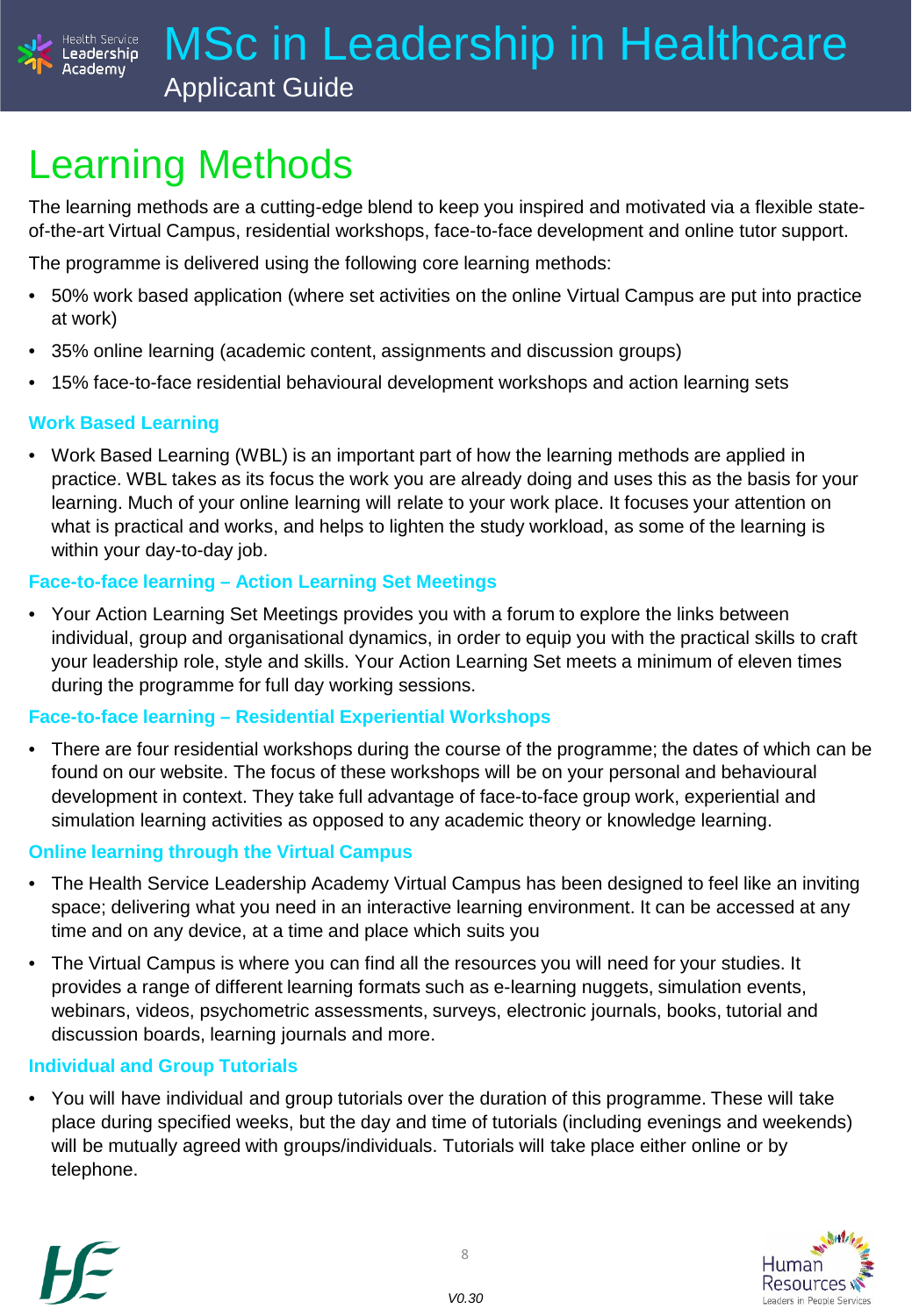

### Programme Structure

The programme consists of a 24 month learning journey comprising four modules that explore the knowledge, skills, attitudes and behaviours that are important for leading others when building a culture of person-centred care within the healthcare system.

The programme is specifically designed to enable you to put your work role, tasks and experiences to practical use in your study of leadership, while also providing intensive personal and professional development.

The programme involves at least 15 hours a week, in which you'll explore themes that support your development of self, teams and organisations to achieve the learning aims of the programme which are:

- Ensuring that patients have good quality and safe experiences
- Understanding how you, as a leader, can make a difference to improving care quality and the patient experience
- Enabling others to give their best to improve care quality and the patient experience
- Making person-centred co-ordinated care happen
- Making decisions based upon the best available evidence to improve care quality and the patient experience
- Creating value for patients, service users and the communities we serve.

The MSc in Leadership in Healthcare modules are as follows:

|   | <b>MSc in Leadership in Healthcare Modules</b>                                                       |
|---|------------------------------------------------------------------------------------------------------|
|   | Optimising the impact of your personal leadership practice in delivering<br>compassionate care       |
| 2 | Creating high performance teams in healthcare                                                        |
| 3 | Developing an organisation / system wide perspective to improve patient /<br>service user experience |
| 4 | <b>Dissertation</b>                                                                                  |



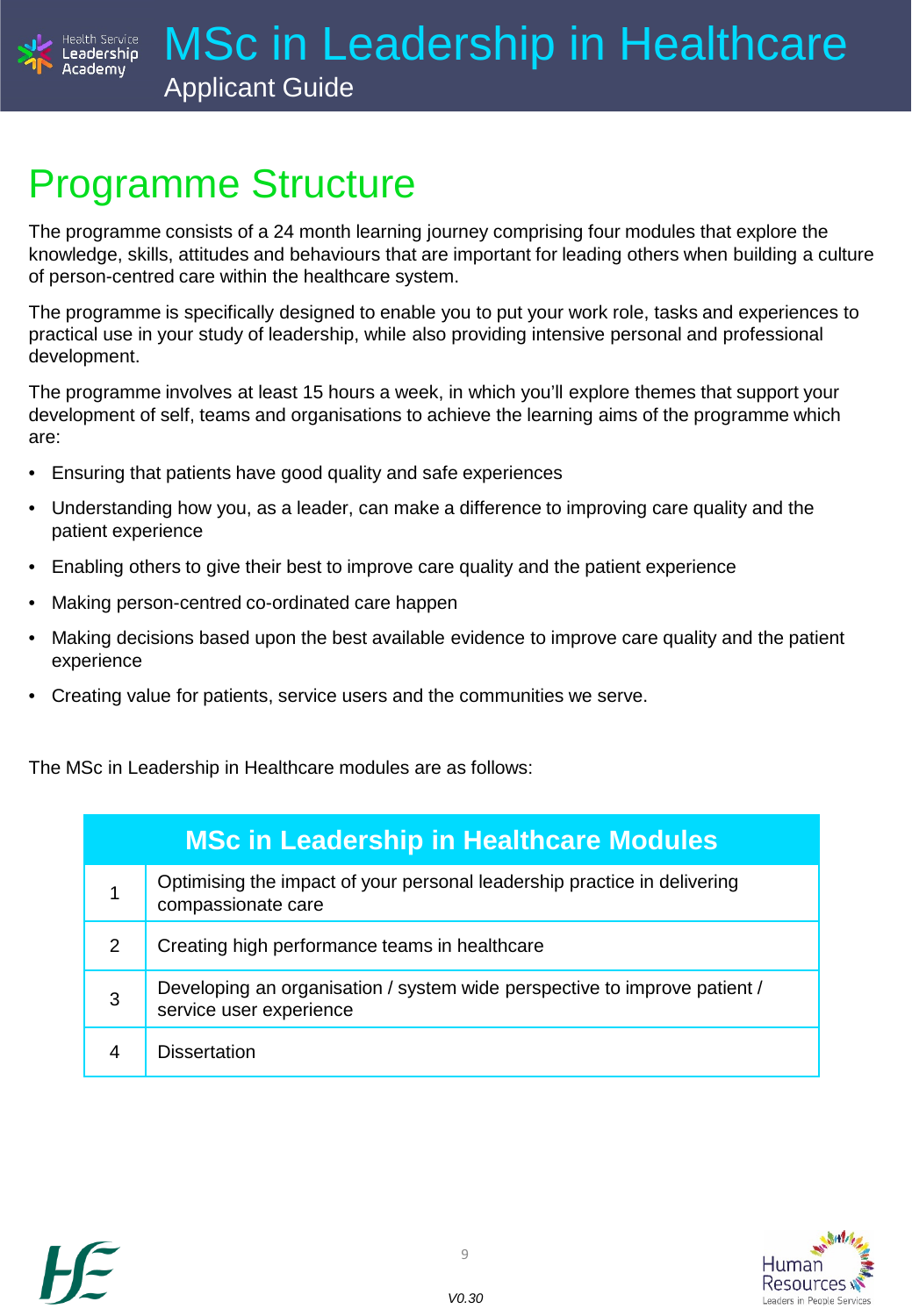

### Programme Modules and Assignments

**Module 1: Optimising the impact of your personal leadership practice in delivering compassionate care**

This module introduces you to a range of leadership theories and models that can be applied to improve the quality of care and the experience of patients and service users.

In *Part 1* of this module you will explore current thinking and best practice of leadership at the level of the individual leader and critically evaluate your current leadership practice.

In *Part 2* of this module you will reflect on your own leadership behaviours and how you respond to the needs of patients or service users, staff and the broader organisation.

> One assignment of approx. 3,000 words in which you will critically assess and analyse key approaches to individual, team and organisational leadership as they apply to delivering better care and outcomes for both patients and service users, and reflect upon your own leadership practice and how it can be developed.

**Assessment**

One blog post/article/vlog of approx. 1,500 words in which you will compare and contrast key approaches to enhancing individual and team performance within your service and critically evaluate the potential impact on patient/service user experience and outcomes.



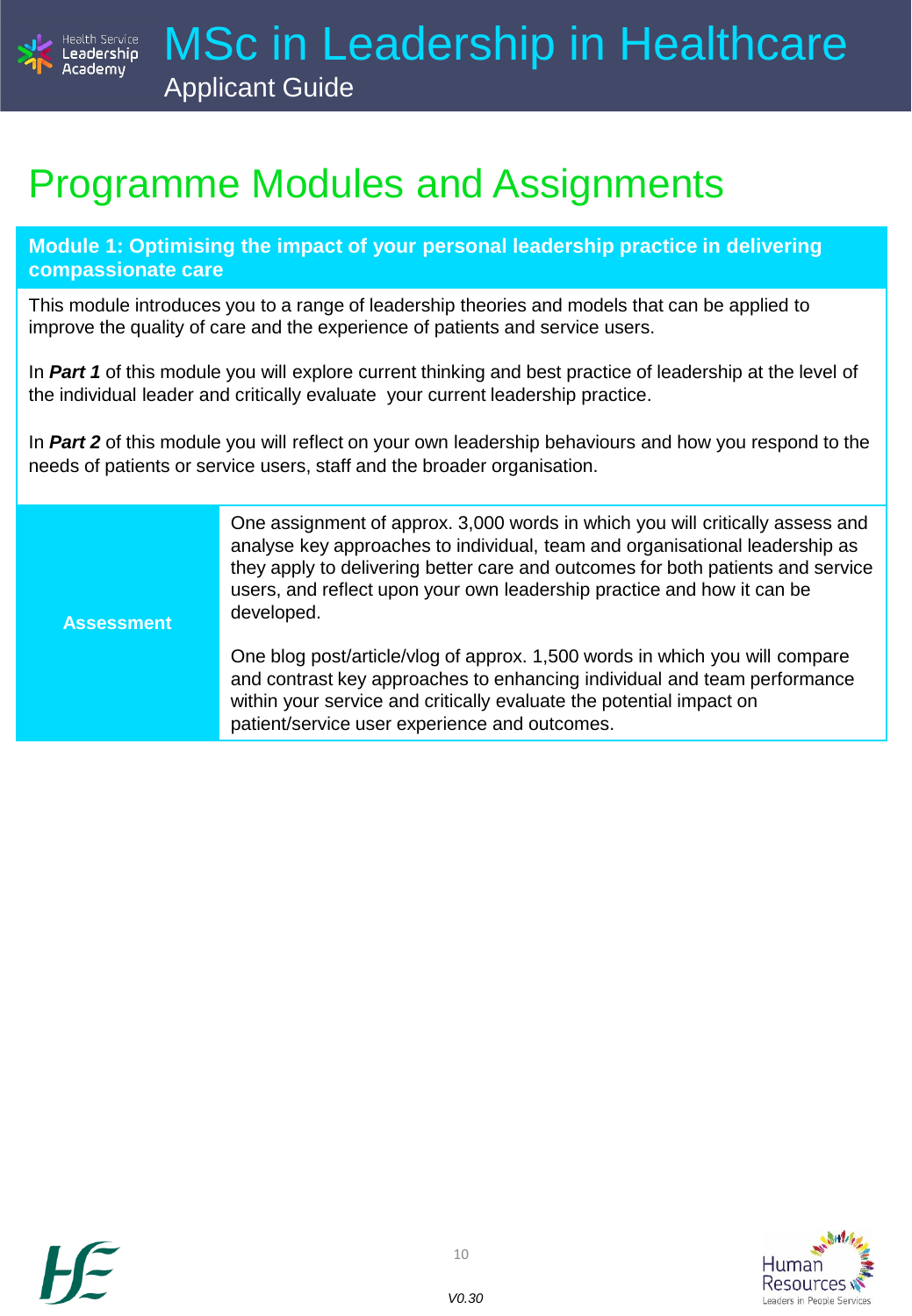### Programme Modules and Assignments **Continued**

#### **Module 2: Creating high performance teams in healthcare**

In this module you will gain greater insight into teams and team effectiveness. Through a critical introduction to the literature and research evidence to effective team working you will explore relevant theories and models of teams and their effectiveness in practice.

In *Part 1* of this module, you will develop a clearer understanding of the team you lead through the application of relevant theories and models, and extensive reflection on your own practice as a leader. You will explore the foundations for effective team working, including steps needed to develop psychological safety, facilitate open debate, and support openness to concerns and suggestions within teams. Key topics will include team dynamics and team engagement, the impact of diversity on team effectiveness, conflict resolution and developing team positivity, as well as developing more effective inter-team working and grappling with situational constraints.

In *Part 2* of this module you will focus on the role that cohesive team dynamics and accountability play in the delivery of quality care and service improvement. In so doing you will make use of evidence, theories and models focused both on creating cultures supportive of engagement and learning, and optimising your potential as a leader so that you are equipped to lead teams both effectively and dynamically.

Learning will be demonstrated through measurable work-based learning activities that further develop innovative team leadership and team working in order to improve patient or service-user experience, safety and care.

**Assessment**

One assignment of approx. 4,000 words in which you will consider key aspects of team effectiveness within your service and critically evaluate the role that you as a leader play in creating a culture of learning, engagement and psychological safety in order to facilitate the delivery of quality care and services.



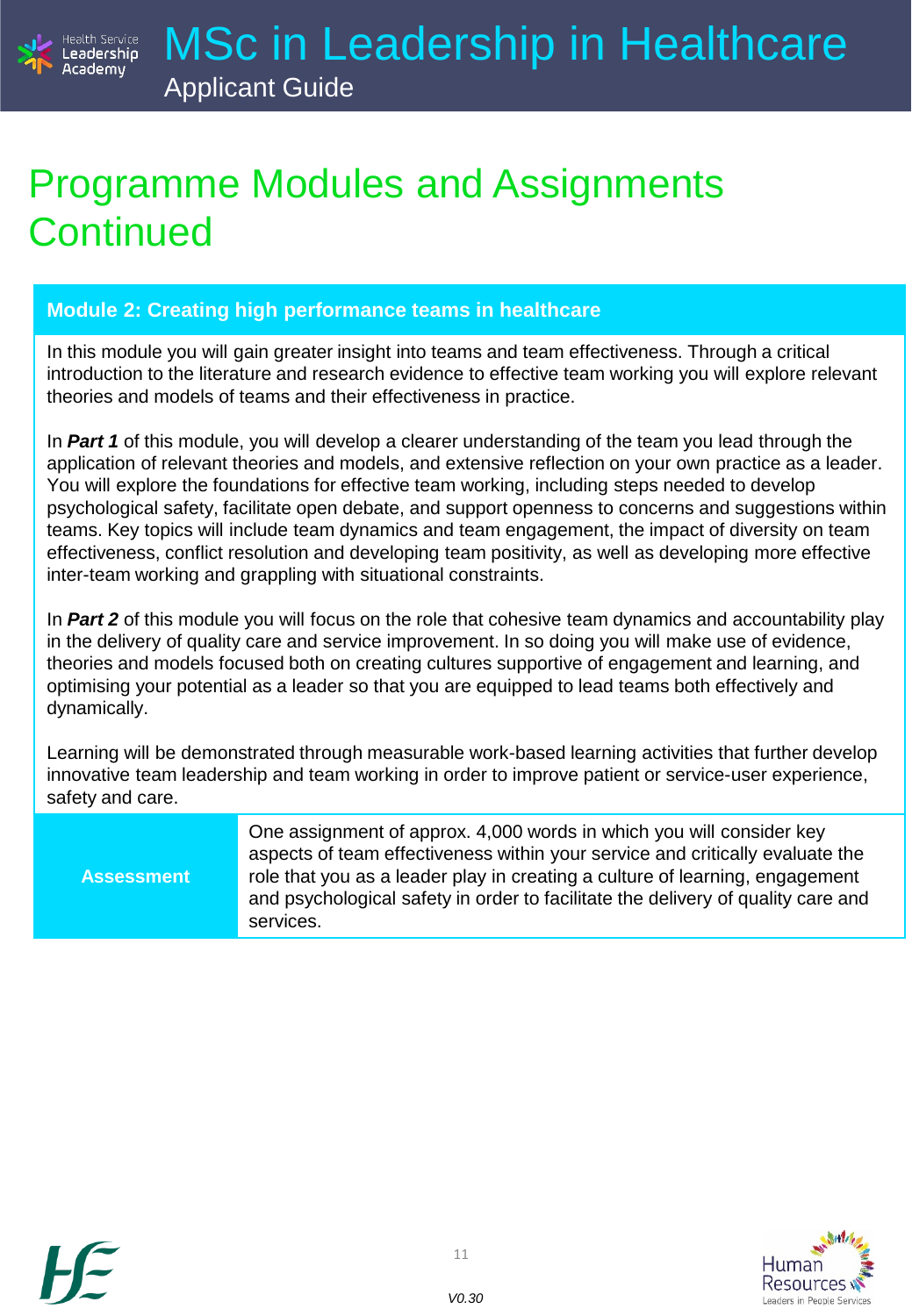

### Programme Assignments Continued

**Module 3: Developing an organisation / system wide perspective to improve patient / service user experience**

In this module you will focus on the organisation as a whole, and be introduced to models and concepts relating to values and stakeholder engagement, including the alignment of values at individual, team and organisational levels, and the identification of steps that can be taken to create change.

In *Part 1* of this module you are asked to explore and understand the context within which your services are situated, before applying these concepts more broadly to the organisation. This will include an examination of the structures, processes, behaviours, culture and patient/service user experiences of both specific services and the wider system. This will ultimately lead to the evaluation of a diverse range of perspectives, and an understanding of the regional, national, international and multi-cultural contexts and drivers for change.

This organisational analysis will help you understand and focus on what needs to change to improve service delivery, care quality and the experience of patients and service users.

In *Part 2* of this module you will take a more strategic view on issues of quality, efficiency and effectiveness. You will examine the use of resources with a view to the future, look where duplication and waste can be reduced and increase the use of shared resources across system boundaries. This requires working across multiple services and care pathways, understanding models of governance, analysing inequalities in services and building strategic relationships and networks.

A key focus of the learning will be enabling your team to work more effectively in interdisciplinary, complex and ambiguous contexts through the evaluation of shared roles and accountabilities. The positive impact of sharing decision making with patients/service users and, where applicable, their carers will be explored, so they have greater choice and control of decisions about their healthcare.

**Assessment**

One assignment of approx. 4,000 words in which you will critically evaluate a diverse range of perspectives on the structure, processes, behaviours and culture within your service, focusing on potential changes and improvements to service delivery, care quality and the experience of patients and service users and how they might be implemented.



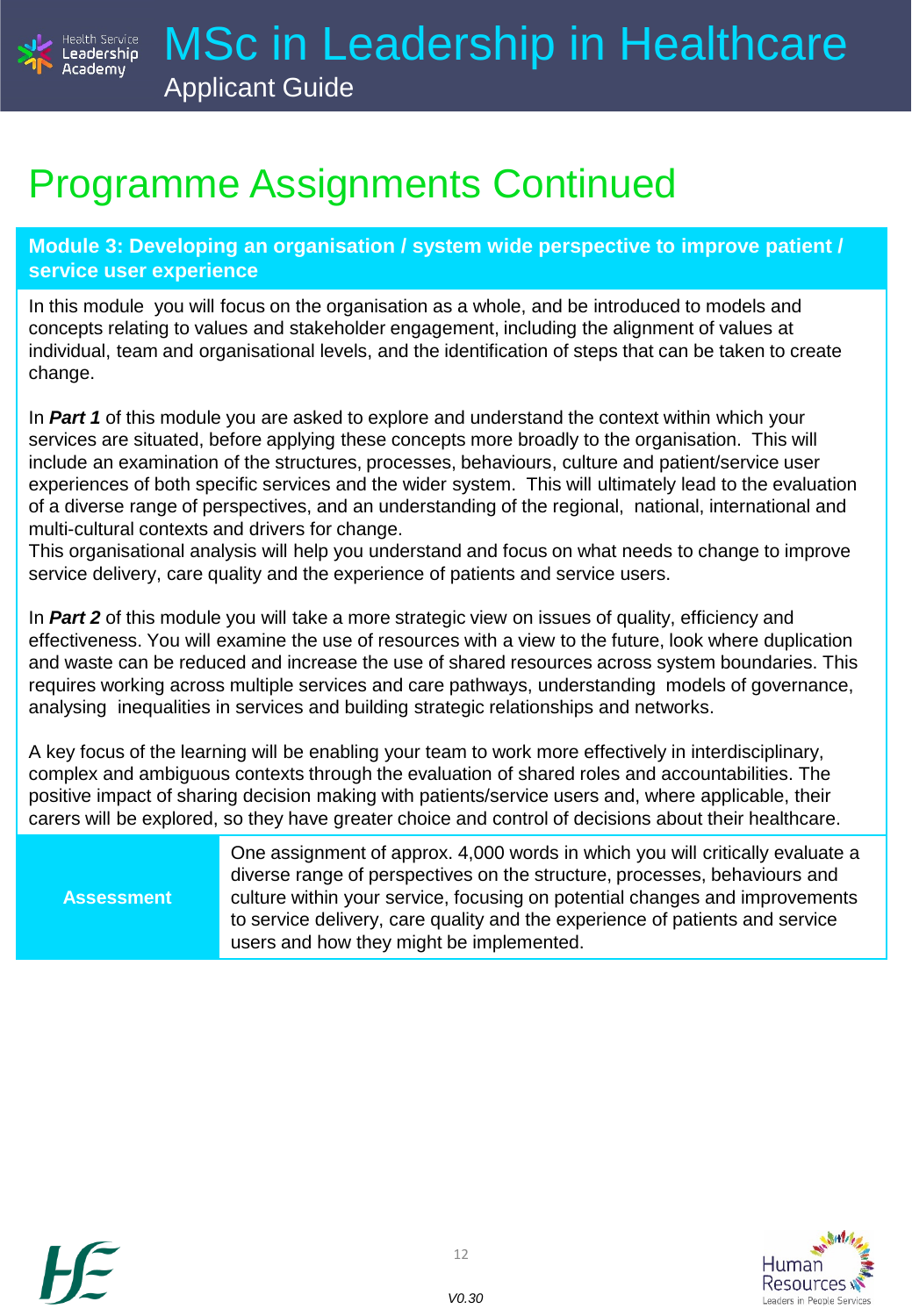

### Programme Modules and Assignments **Continued**

#### **Module 4: Dissertation**

This module will prepare you for your dissertation. You'll learn how to collect and analyse information and make sense of this through different theoretical approaches that govern the way you understand the world and in turn influence your leadership. Working independently, you will conduct and write up your dissertation, which will be a critical evaluation of the way in which care quality, diverse patient experience and patient engagement have improved as a result of your own and your team's learning and leadership actions.

|                   | Half hour presentation to a panel of tutors for feedback on the proposed<br>dissertation |
|-------------------|------------------------------------------------------------------------------------------|
| <b>Assessment</b> | Approx. 3,000 word dissertation proposal                                                 |
|                   | Approx. 10,000 word dissertation                                                         |